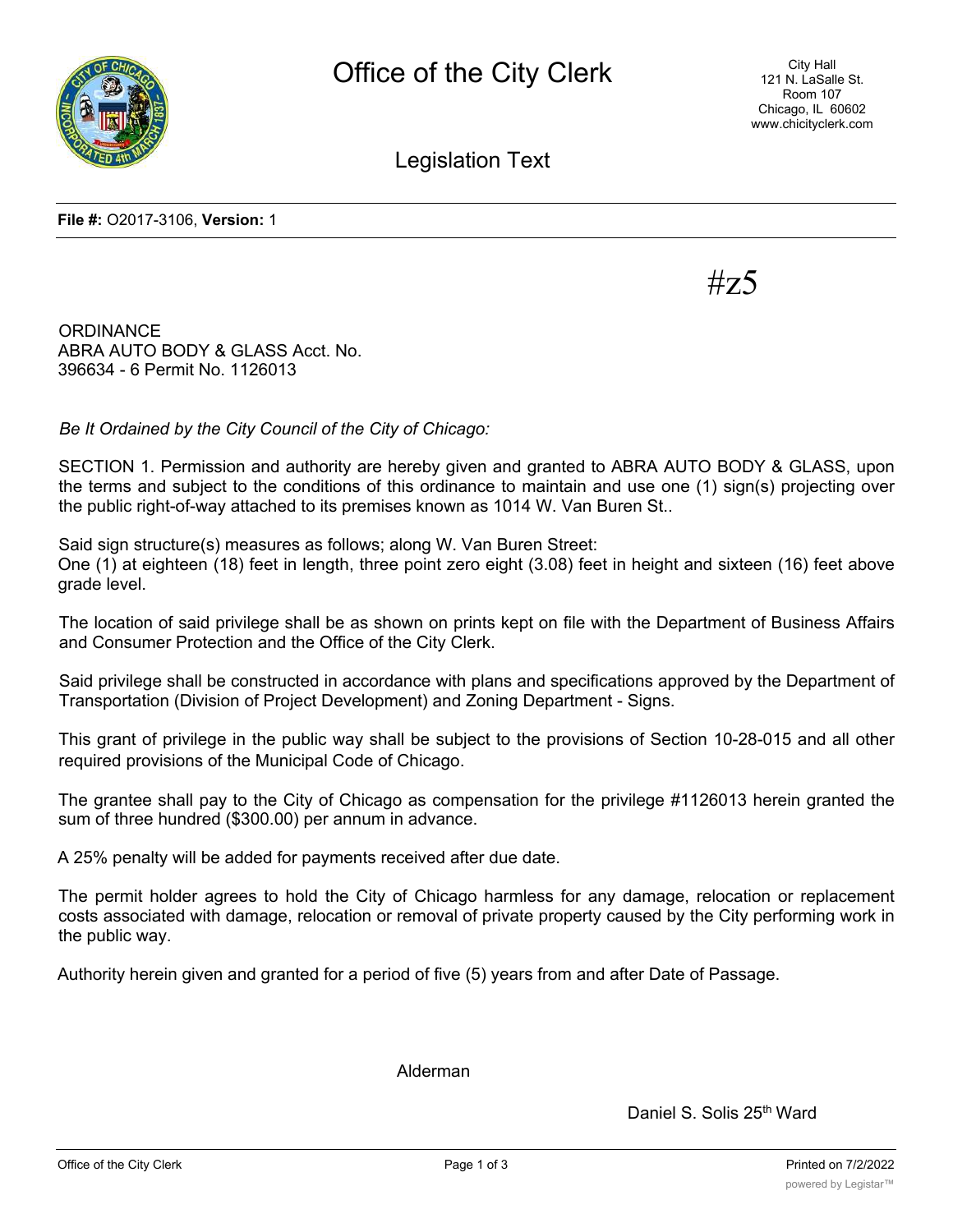Page 1

(Page 2 of 2)

Department of Business Affairs and Consumer Protection Small Business Center - Public Way Use Unit City Hall - 121 N. LaSalle Street. Room 800 • Chicago, IL 60602 312-74-GOBIZ/312-744-6249 • (312) 744-1944 (ITY) hltp //www cilvofchicago org/hacp

**03/29/2017**

Alderman Daniel S. Solis Ward # 25 City of Chicago City Hall, Room 304 121 North LaSalle Street Chicago, Illinois 60602

## **Re: An ordinance to use and maintain a portion of the public right-of-way for one (1) sign(s) for ABRA AUTO BODY & GLASS, adjacent to the premises known as 1014 W. Van Buren St..**

## **Dear Alderman Daniel S. Solis:**

The applicant referenced above has requested the use of the public right-of-way for a sign(s). An ordinance has been prepared by the Department of Business A ffairs and Consumer Protection - Small Business Center -Public Way Use Unit for presentation to the City Council. Because this request was made for properties located in your ward, as approved by you as per the attached, I respectfully request that you introduce the attached ordinance at the next City Council meeting.

If you have any questions regarding this ordinance, please contact Anthony Bertuca at (312) 744-5506.